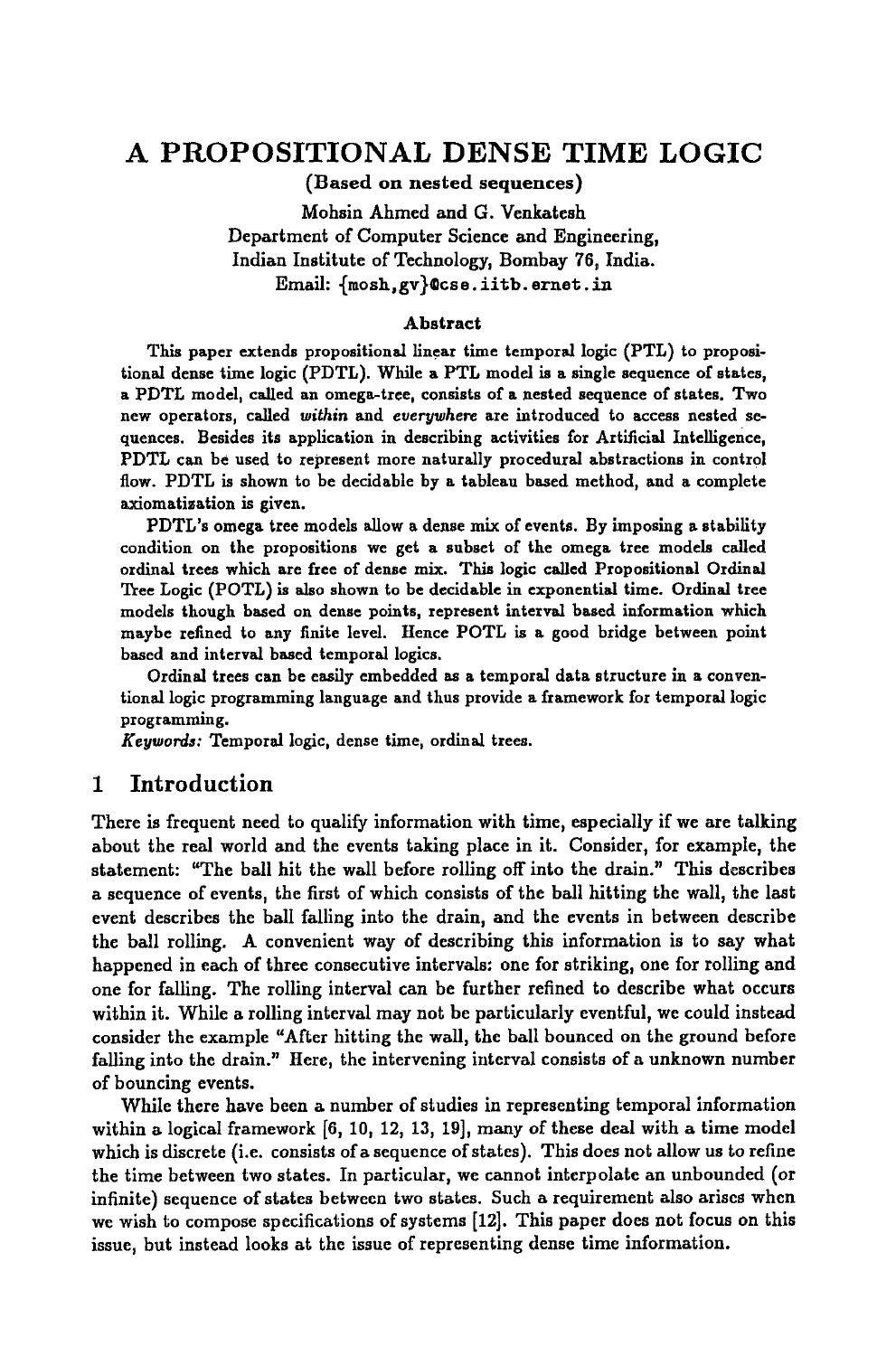We present a temporal logic based on a model of time which allows arbitrary nesting of sequences. To be more precise, our model consists of a sequence of states at the top level. Between any two states of a sequence, another sequence of states can be interpolated. This model can be represented as an infinite binary tree, and is called the *omega tree* model.

Two new operators are introduced into propositional linear time temporal logic (PTL) [10]. The new operators  $\oslash$  (read *within*) and  $\boxplus$  (read *everywhere*), allow us to refine an interval and describe it in more detail. The dual of  $\boxplus$  is  $\Leftrightarrow$  (read *some* $where$ ). This gives us the ability to represent dense time information. A behavior consisting of a sequence of events terminating in a limit point can also be expressed, for example a bouncing ball coming to rest can be represented by:

$$
\oslash(\oslash Up\wedge \Box(\oslash Up\leftrightarrow\bigcirc\oslash Down))\wedge(\bigcirc\boxplus Down)\wedge \boxplus(Down\leftrightarrow\neg Up),
$$

where *Up* and *Down* are propositions. This formula can be read as: "Within the first interval the ball is initially up, and it alternates between up and down. From the next interval onwards it remain down, and at every time point the ball is either up or down." Such a sequence can be nested in a bigger sequence of events, as in the statement "Every time he hit the ball, the ball bounced and came to rest." This statement can represented by  $\Box(Hit \rightarrow \phi)$ , where  $\phi$  is the formula given before, and *Hit* is a new propositional symbol.

We show that the resulting logic, called Propositional Dense Time Logic (PDTL) is decidable in exponential time by a tableau based decision procedure similar to that used for deciding the satisfiability of PTL formulas [13, 19]. A simple axiomatization for PDTL is given and its completeness is shown.

Though PDTL is reducible to the Deterministic Propositional Dynamic Logic (D-PDL) [5] and hence its decidability follows from that of D-PDL [11], PDTL's within and next operators have a direct temporal interpretation in terms of nested sequences. Moreover the tableau based method is more appealing intuitively, and is a direct extension of the methods used for PTL [13, 19].

PDTL allows us to write a satisfiable sentence:  $\boxplus (\bigoplus P \land \bigoplus \neg P)$ , which describes a dense mix of states that satisfy P and  $\neg P$ . Such formulas contribute to unwieldy models and rarely occur in practice. To filter out such models, we define *stability*  of propositions. Call a proposition *p stable* in an omega tree if there is no dense mixture of p and  $\neg p$  in the omega tree. *Ordinal Trees* are omega trees where all the propositions are stable, and its logic is called Propositional Ordinal Tree Logic (POTL).

Ordinal trees are omega trees, which can be represented by finite binary trees with back-arcs allowed in a restricted way so that infinitely-nested sequences do not appear. The logic of formulas valid over ordinal trees (POTL) is shown to be decidable by extending PDTL's tableau based procedure. Here nodes which do not contain any ordinal tree models are also Closed. Thus POTL is also decidable in exponential time, as compared to deciding it in non-elementary recursive time by interpreting it in \$2S of Rabin [15, 16].

An ordinal tree can represent a nested infinite sequences of events such as  $a \cdot b^{\omega}$ .  $c^{\omega^2}$  b, where a, b and c are some events, and  $a^k$  denotes a occurring k times. In [2] we describe an extension to prolog that uses ordinal trees for temporal logic programming. For example, the temporal query: "Was the janitor absent on Wednesday?",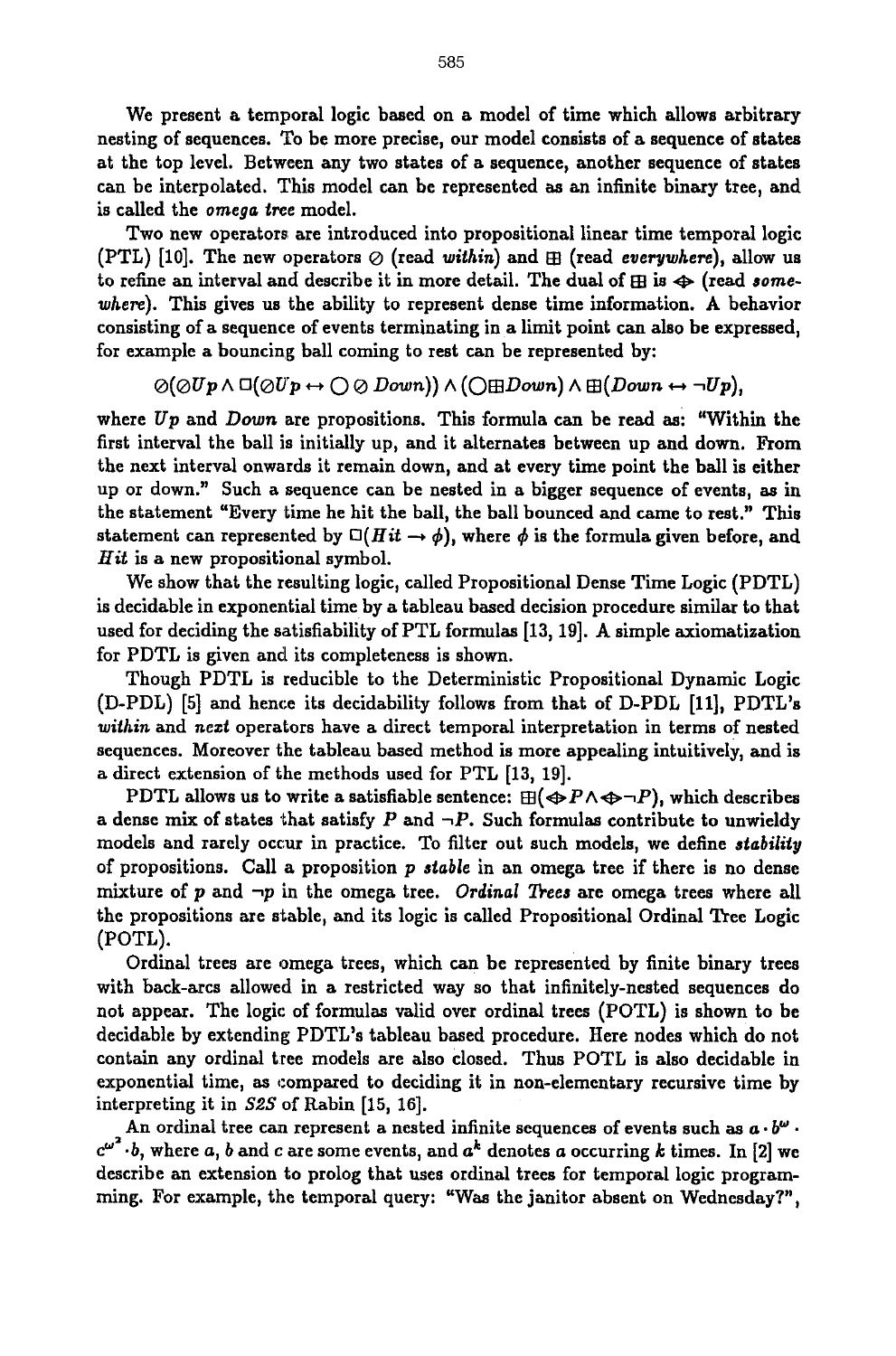can be positively answered from the causal-rule: "Whenever it rained, the janitor was absent the next day." and the temporal-fact: "It rains every Tuesday."

Discrete time temporal logic programming has also been investigated by several researchers $[1, 4, 8, 9, 14]$ . The theory of dense time logics has also been studied by a number of researchers [7, 17, 18]. Alur and Henzinger in [3] show a real time logic to be undecidable. Our method differs from others, in that we provide for the first time a dense time logic (POTL) that is:

- 9 Theoretically interesting, since it is decidable in exponential time by a simple extension of the tableau method for PTL.
- 9 Practically interesting, as it gives rise to a temporal data structure that is useful in a logic programming language[2].

#### Organization of the paper

Section 2 defines the language and section 3 defines the models and semantics of PDTL, along with some examples. The decidability of PDTL is covered in section 4 and section 5 covers the axiomatization and completeness of PDTL. In section 6 we look at ordinal trees models and their logic POTL, and section 7 gives a tableau based decision procedure for POTL. Finally section 8 concludes the paper.

# 2 The Language

Propositional Dense Time Logic (PDTL) is an extension of the usual PTL. The language of PDTL contains the usual propositional logic symbols: truth constants T (true) and F (false), set of propositions  $PROP = \{p_1, \ldots, p_n\}$ , logical connectives:  $-\text{(not)}$ ,  $\rightarrow$  (implies), the usual temporal operators:  $\Box$  (henceforth),  $\bigcirc$  (next), with the following new operators:  $\boxplus$  (everywhere) and  $\oslash$  (within). The *until* operator of PTL [10] is not considered in this paper.

Define the language of PDTL to be a set  $L_{PDTL}$  of formulas generated by  $L$ :

$$
L ::= \mathcal{F}[p_1|\dots|p_n| \neg L|L \rightarrow L|\Box L| \bigcirc L|\boxplus L| \oslash L
$$

The new syntactic definitions are:  $\diamond \phi \stackrel{\text{def}}{=} \neg \Box \neg \phi$ ,  $\Leftrightarrow \phi \stackrel{\text{def}}{=} \neg \boxplus \neg \phi$ . Notation:  $\mathcal N$  is the set of natural numbers.  $\mathcal N^+$  is the set  $\{(k_0,\ldots,k_n)| k_i\in \mathcal N, 0\leq k\}$  $i \leq n$ , and  $\mathcal{N}^* = \mathcal{N}^+ \cup \{()\}$ . An element of  $\mathcal{N}^*$  will be denoted by  $\overline{k} = (k_0, \ldots, k_n)$ .  $\overline{0}$ , will denote an *i*-tuple of zeroes. The concatenation of  $\overline{k}$  with *i* will be denoted by  $\overline{k} \cdot i = (k_0, \ldots, k_n, i)$ . The concatenation of  $\overline{k}$  with  $\overline{m} = (m_0, \ldots, m_j)$ , will be  $\overline{k}\cdot\overline{m}=(k_0,\ldots,k_n,m_0,\ldots,m_j).$ 

# 3 Semantics

While the models of PTL are based on the natural numbers, the models of PDTL are based on nested sequences of natural numbers. The language and the semantics of PTL are extended so that we can talk about the truth of formulas in such a model.

A state is a subset of *PROP.* A w-sequence of states (the usual model for PTL [10, 13]) is a sequence of states indexed by elements of  $N$ . The model for PDTL is an infinitely nested sequence of states indexed by  $\mathcal{N}^+$ .

Definition 1 (Omega Tree) An omega-tree *model for PDTI. is an infinite binary*   $tree~T = (\mathcal{N}^+, 0, w, x, s),$  rooted at (0), with two successor functions:  $w : \mathcal{N}^+ \mapsto \mathcal{N}^+$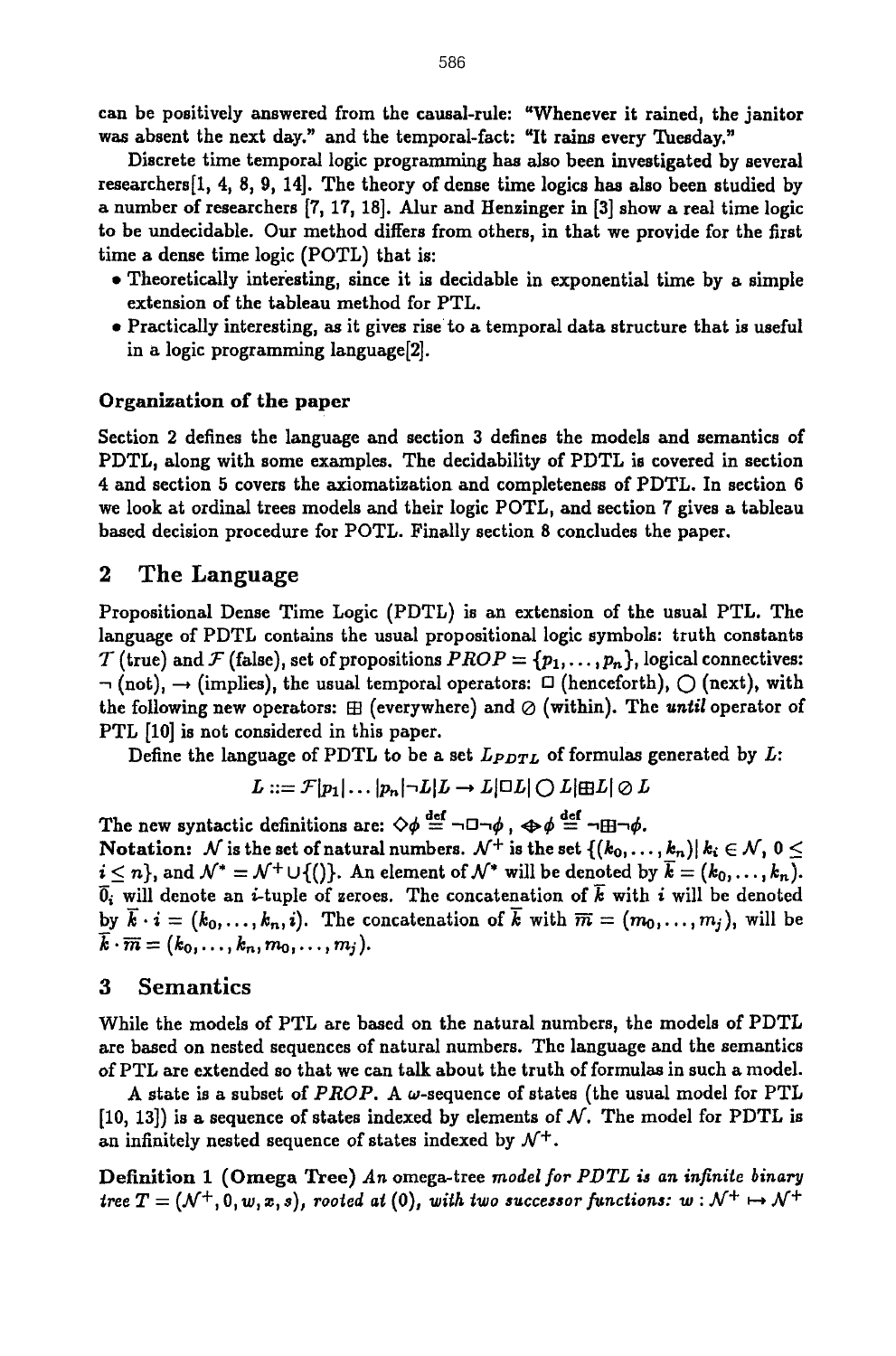(within) and  $x : \mathcal{N}^+ \mapsto \mathcal{N}^+$  (next), The valuation function  $s : \mathcal{N}^+ \mapsto 2^{PROP}$ , maps *its nodes*  $(N^+)$  to subsets of  $PROP$ .

The w-child of  $(\vec{k})$  is  $(\vec{k} \cdot 0)$  and the x-child of  $(\vec{k} \cdot i)$  is  $(\vec{k} \cdot i + 1)$ , see figure 1. The omega tree rooted at  $(k_0, \ldots, k_n)$  will be denoted by  $T((k_0, \ldots, k_n)).$ 



Figure 1: Omega-tree

The sequence of states  $\ll s((0)), s((1)), \ldots \gg$  occurs as in a PTL model, but here the sequence of states  $\ll s((0,0)), s((0,1)), \ldots \gg$  is a nested sequence between the states  $s((0))$  and  $s((1))$ . This sequence is accessible from  $s((0))$  by the  $\oslash$  operator. The states can be temporaily ordered as follows:

$$
s(\overline{k}) =_{i} s(\overline{k} \cdot 0)
$$
  
\n
$$
s(\overline{k} \cdot i) \leq_{i} s(\overline{k} \cdot i \cdot \overline{m}) <_{i} s(\overline{k} \cdot i + 1)
$$
  
\n
$$
\overline{k} \in \mathcal{N}^{+}, \ \overline{m} \in \mathcal{N}^{+}, \ i \geq 0
$$

Since we identify the time point  $s(\overline{k})$  with  $s(\overline{k}\cdot 0)$ ,  $s(\overline{k}) = s(\overline{k}\cdot 0)$ . Truth of formulas in T is defined as follows:

$$
T \models \phi
$$
  
\n
$$
(T(\overline{k}) \models p), p \in PROP
$$
 iff  $p \in s(\overline{k})$   
\n
$$
T(\overline{k}) \not\models \mathcal{F}
$$
  
\n
$$
T(\overline{k}) \models \neg \phi
$$
 iff not  $(T(\overline{k}) \models \phi)$   
\n
$$
T(\overline{k}) \models \phi \rightarrow \psi
$$
 iff not  $(T(\overline{k}) \models \phi)$   
\n
$$
T(\overline{k}) \models \phi \rightarrow \psi
$$
 iff not  $(T(\overline{k}) \models \phi)$  or  $(T(\overline{k}) \models \psi)$   
\n
$$
T((k_1, \ldots, k_n)) \models \bigcirc \phi
$$
 iff  $T((k_1, \ldots, k_{(n-1)}, k_n + 1)) \models \phi$   
\n
$$
T((k_1, \ldots, k_n)) \models \bigcirc \phi
$$
 iff  $\exists j \geq 0$ ,  $T((k_1, \ldots, k_{(n-1)}, k_n + j)) \models \phi$ 

 $\oslash$  asserts that  $\phi$  holds in the w-child of the current state, and  $\boxplus \phi$  asserts that  $\phi$ holds everywhere below the current state in the omega-tree model.

 $T(k) \models \oslash \phi \ T((k_1, \ldots, k_n)) \models \boxplus \phi \ T((k_1, \ldots, k_n)) \models \Leftrightarrow \phi$  $T((k_1,\ldots, k_n))\models \boxplus \phi\quad\;\;\textrm{iff}\;\;\;\;\forall j\geq 0,\, \forall \overline{m}\in\mathcal{N}^*,\; T((k_1,\ldots, k_{(n-1)}, k_n + j)\cdot \overline{m})\models$  $T((k_1,\ldots,k_n)) \models \textcolor{red}{\Leftrightarrow} \phi \quad \text{ iff } \quad \exists j \geq 0, \, \exists \overline{m} \in \mathcal{N}^*, \ T((k_1,\ldots,k_{(n-1)},k_n+j)\cdot \overline{m}) \models$ 

Examples: In the examples below, we assume that time is divided into days at the top level so that the intervals  $[s_0, s_1), [s_1, s_2), \ldots$  represent days.

'It is always hot':  $\oplus Hot$ . 'There will be rain':  $\oplus Rain$ . 'The rain will last over a time interval':  $\bigoplus \bigoplus \text{H}Rain$ . 'It rains daily':  $\Box \oslash \bigoplus \text{R}ain$ . This does not mean that it rains the whole day, but that on everyday there is rain. In fact it is consistent with the next example. 'It never rains for a full day':  $\Box \oslash \bigoplus \neg Rain$ . 'Everyday the rains are followed by a flood':  $\Box \oslash \bigoplus (\oslash \bigoplus \boxplus Rain \wedge \bigcirc \bigoplus \boxplus Flood)$ . 'If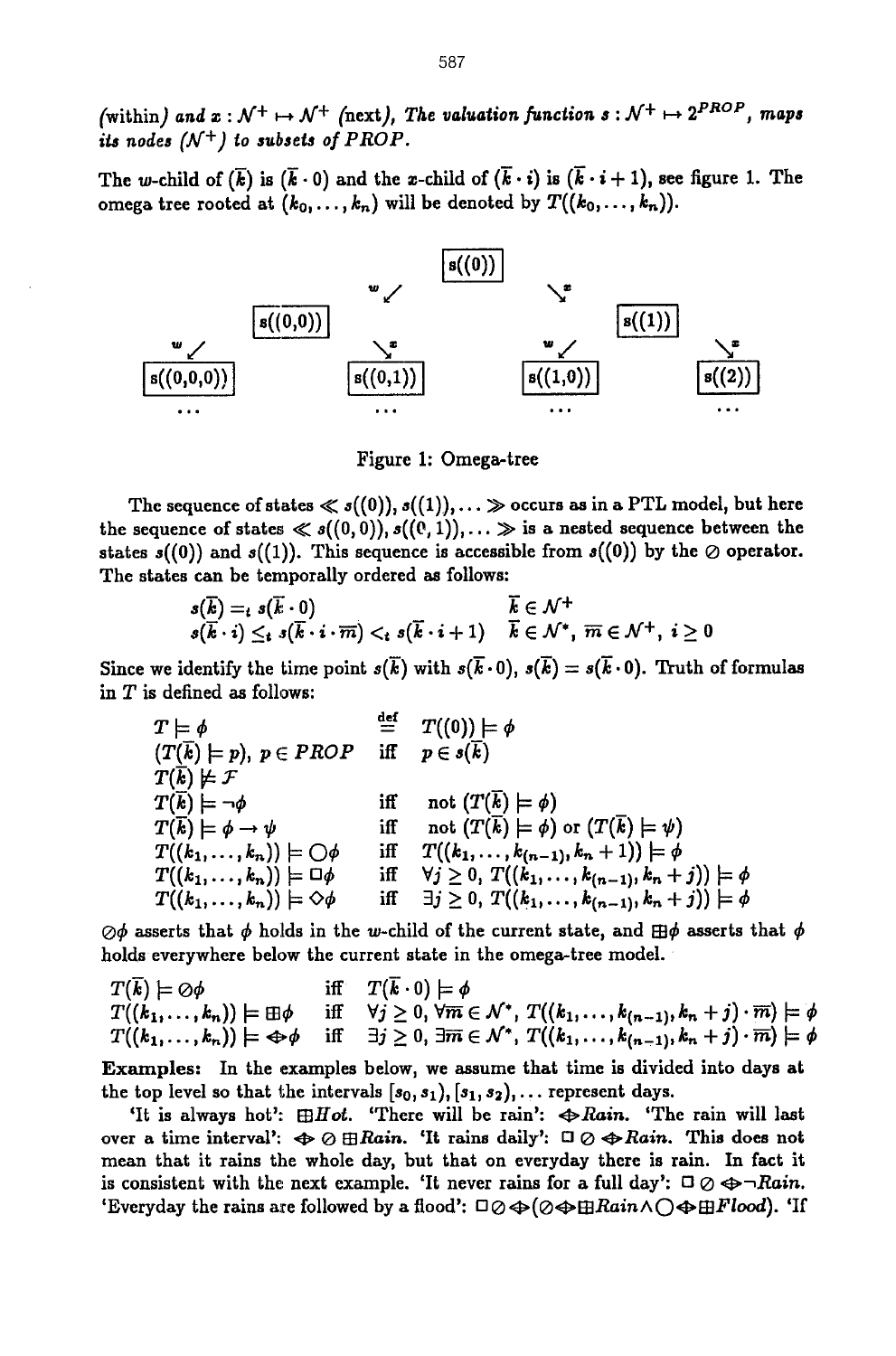he takes a walk everyday, then someday he will get wet in the rain':  $\Box \oslash \bigoplus$  *Walk*  $\rightarrow$  $\Diamond \oslash \Diamond \diamond (Walk \land Rain)$ . Note that this is not a theorem. Consider in contrast the next example. 'Even though it rains daily, it is possible for him to take a walk everyday and not get wet in the rain':  $\square \oslash (\bigoplus \textit{Walk} \wedge \bigoplus \textit{Rain} \wedge \boxplus (\textit{Walk} \rightarrow \neg \textit{Rain}))$ .

PDTL offers us an interesting way of modeling qualitative temporal information 'event p occurred many times' in terms of  $\mathcal{O} \Box p$ , which deliberately identifies 'many occurrences' with 'infinitely many occurrences in finite time' [2]. We could also use this logic to reason more clearly about program executions. To represent that a property  $\phi$  holds after one statement is executed we write  $\bigcap \phi$ . If the statement is an abstraction of further statements (e.g. a procedure call), then the properties during the call can be written as  $\mathcal{O}(\mathbf{v}^i \mathbf{\psi})$ .

# 4 Satisfiability and Tableaux

Given a formula  $\phi$ , we give a tableau method [13, 19] of deciding whether it is satisfiable or not. A tableau is a rooted directed graph, containing two kinds of nodes. *A state-Node* is a node containing only *Hterals* (propositions and their negations) and formulas of types:  $\bigcirc$  *b* or  $\emptyset$ *b*. A state-node  $\eta$  has two subnodes: the *within-subnode*  $[\eta]_{\omega}$  and the *next-subnode*  $[\eta]_{\alpha}$ . A empty-node is considered to be a state node. All other nodes are *logical-nodes*. A logical-node  $\eta$  has two subnodes  $[\eta]_l$  and  $[\eta]_r$ .

# **4.1** Tableaux Building

We build a tableau for  $\phi$  starting from the root node  $\{\phi\}$ . A leaf-node is expanded according to the type of formulas in it. On expansion, the leaf nodes generate subnodes to which it is linked by outgoing arcs. If a new subnode has the same formulas as an existing node  $\mu$ , then the new sub-node is not created, instead  $\eta$  is linked to #.

In a logical-leaf-node r/, pick any expandable formula and call it the *principal formula* of  $\eta$  (denoted by  $Pr(\eta)$ ). This formula will be expanded to generate subnodes according to table 1. Other formulas in  $\eta$ , called the side formulas are then copied unchanged to the subnodes. A state-leaf-node generates two subnodes:

|              | $Pr(\eta) \in \eta$ | $[\eta]_l, ([\eta]_r = \mathcal{F})$                    |    | $Pr(\eta) \in n$            | $[\eta]_l$                      | $\lfloor \eta \rfloor_r$ |
|--------------|---------------------|---------------------------------------------------------|----|-----------------------------|---------------------------------|--------------------------|
|              | $\Box A$            | $A, \bigcirc \Box A$                                    | 11 | $A \rightarrow B$           |                                 | B                        |
| $\mathbf{2}$ | $\diamond A$        | $A \vee \bigcirc \Diamond A$                            |    |                             | $\neg A$                        | ${\cal F}$               |
| 3            | ⊞A                  | $A, \bigcirc \boxplus A, \oslash \boxplus A$            | 12 | $A \wedge B$                | $\boldsymbol{A},\boldsymbol{B}$ |                          |
| 4            | $\bigoplus A$       | $A \vee (\bigcirc \bigcirc A \vee \bigcirc \bigcirc A)$ | 13 | $A \vee B$                  | А                               | B                        |
| 5            | $\neg$ $\bigcirc$ A | ( )¬A                                                   | 14 | $A \leftrightarrow B$       | $\neg A, \neg B$                | A, B                     |
| 6            | $\neg \oslash A$    | ⊘¬А                                                     | 15 | $A \rightarrow B$           | $A, \neg B$                     | $\bm{\mathcal{F}}$       |
| 7            |                     |                                                         | 16 | $\neg(A \land B)$           | $\neg A$                        | $\neg B$                 |
|              | $\neg\Box A$        | $\Diamond \neg A$                                       | 17 | $A \vee B$                  | $\neg A, \neg B$                | $\cal F$                 |
| 8            | $\neg \Diamond A$   | $\square \neg A$                                        | 18 | $\neg(A \leftrightarrow B)$ | $\neg A,B$                      | $A, \neg B$              |
| 9            | ¬⊞А                 | ⊕¬А                                                     | 19 | $\neg\neg A$                | А                               | F                        |
| 10           | ¬⊕⊿                 | $\boxplus \neg A$                                       |    |                             |                                 |                          |

Table 1: Expansion table for logical nodes

 $[\eta]_w = {\phi \mid \emptyset \phi \in \eta} \cup {literal \in \eta} \text{ and } [\eta]_x = {\phi \mid \bigcirc \phi \in \eta}.$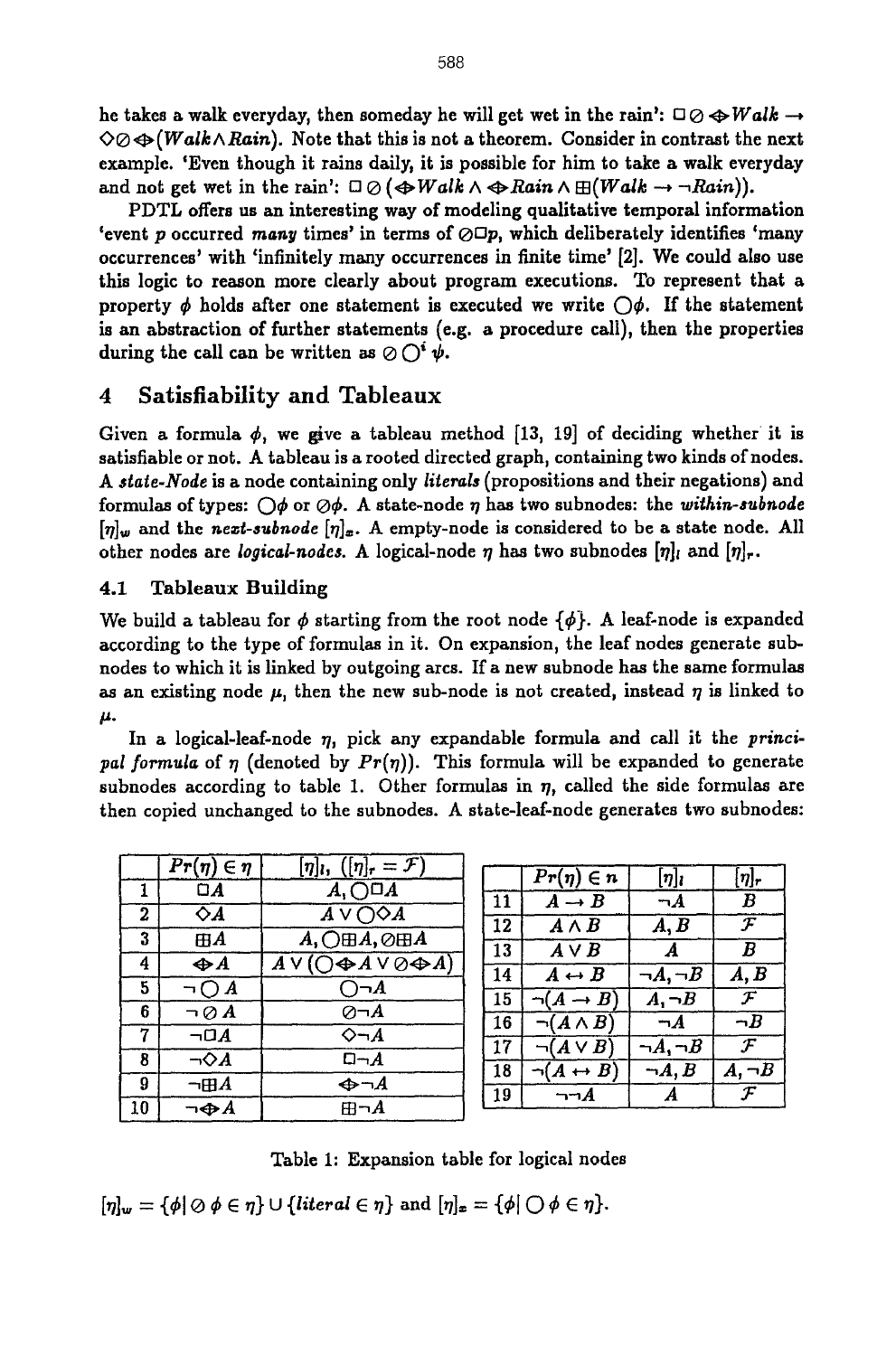Let S be the set of formulas that appear in the tableau of  $\{\phi\}$ . We have  $|S|$  $(4 |\phi|)$ , so number of nodes  $\langle 2^{|S|} \rangle \langle 2^{4|\phi|}$  and the tableau expansion eventually halts.

#### 4.2 Closing Nodes

A node is *closed* when we can show it is unsatisfiable, that is we can prove the negation of the node. A node which is not closed is called *open.* An empty node is considered open. If a node contains both A and  $\neg A$  (or F), then it is obviously unsatisfiable and therefore closed. However it is more difficult to give conditions for closing a node containing an unsatisfiable formula of the form  $\Diamond A$  or  $\bigoplus A$ .

If  $\Diamond A$  is unsatisfiable at a node, it will be carried over only to every x-descendant of that node, that is, it will be indefinitely postponed. However if  $\bigoplus A$  is unsatisfiable at a node, it will be carried over separately to both its  $x$  and  $w$  descendant. Thus, we should close a node containing  $\Diamond A$ , if  $\neg A$  holds at every node reachable from it by logical and x arcs. Similarly we close a node containing  $\bigoplus A$ , if  $\neg A$  holds at every reachable node.

Define  $R$ ,  $Rx$  and  $Rxw$  to be the set of open descendants of a node as follows:

| $R(\eta)$               |     | = $\{\eta\} \cup Rx([\eta]_l) \cup Rx([\eta]_r)$                 | if $\eta$ is a logical node |
|-------------------------|-----|------------------------------------------------------------------|-----------------------------|
| $R(\eta)$               | $=$ | $\{n\}$                                                          | otherwise                   |
| $Rx(\eta)$              | $=$ | $\{[\eta]_l, [\eta]_r\} \cup Rx([\eta]_l) \cup Rx([\eta]_r)$     | if $\eta$ is a logical node |
| $Rx(\eta)$              |     | = $\{[\eta]_x\} \cup Rx([\eta]_x)$                               | if $\eta$ is a state node   |
| $Rwx(\eta)$             |     | = $\{[\eta]_l, [\eta]_r\} \cup Rwx([\eta]_l) \cup Rwx([\eta]_r)$ | if $\eta$ is a logical node |
| $Rwx(\eta)$             | $=$ | $\{[\eta]_x,[\eta]_w\}\cup Rwx([\eta]_w)\cup Rwx([\eta]_x)$      | if $\eta$ is a state node   |
| x-leaf-scc $(\eta)$     | iff | $\forall \mu (\mu \in Rx(\eta) \rightarrow \eta \in Rx(\mu))$    |                             |
| $wx$ -leaf-scc $(\eta)$ | iff | $\forall \mu (\mu \in Rwx(\eta) \rightarrow \eta \in Rwx(\mu))$  |                             |

 $R(\eta)$  is the set of logical descendants of  $\eta$ , that is, nodes reachable from  $\eta$  through logical arcs.  $Rx(\eta)$  is the set of nodes reachable from  $\eta$  by a path of *logical* and *next* arcs; this set is a maximal x-strongly connected component when x-leaf-scc( $\eta$ ) is true. Similarly  $Rwx(\eta)$  is the set of nodes reachable from  $\eta$  by any path, and this set is a wx-strongly connected component when  $wx$ -leaf-scc $(\eta)$  is true.

#### Closing Algorithm:

repeat

- 1. Construct  $Rx(\eta)$  and  $Rwx(\eta)$  for each open node  $\eta$ .
- 2. Close any node  $\eta$  that satisfies any one of the conditions:
	- 2.1.  $\psi$ ,  $\neg \psi \in \eta$ , (or  $\mathcal{F} \in \eta$ ).
	- 2.2. All the logical children of  $\eta$  are closed.
	- 2.3. Either  $[n]_x$  or  $[n]_w$  is closed.
	- 2.4.  $\Diamond \psi \in \eta$  and  $\psi \notin \bigcup Rx(\eta) \cup \eta$
	- 2.5.  $\Leftrightarrow \psi \in \eta$  and  $\psi \notin \bigcup Rwx(\eta) \cup \eta$

until no more nodes can bc closed.

Theorem  $1 \{\phi\}$  is open iff it is satisfiable.

**Proof:**  $(\Leftarrow)$  Let  $\{\phi\}$  be closed, we show that it is unsatisfiable. Suppose  $\{\phi\}$  is closed, later we show  $\vdash \neg \phi$  in an axiom system  $A x_{PDTL}$ . By soundness of the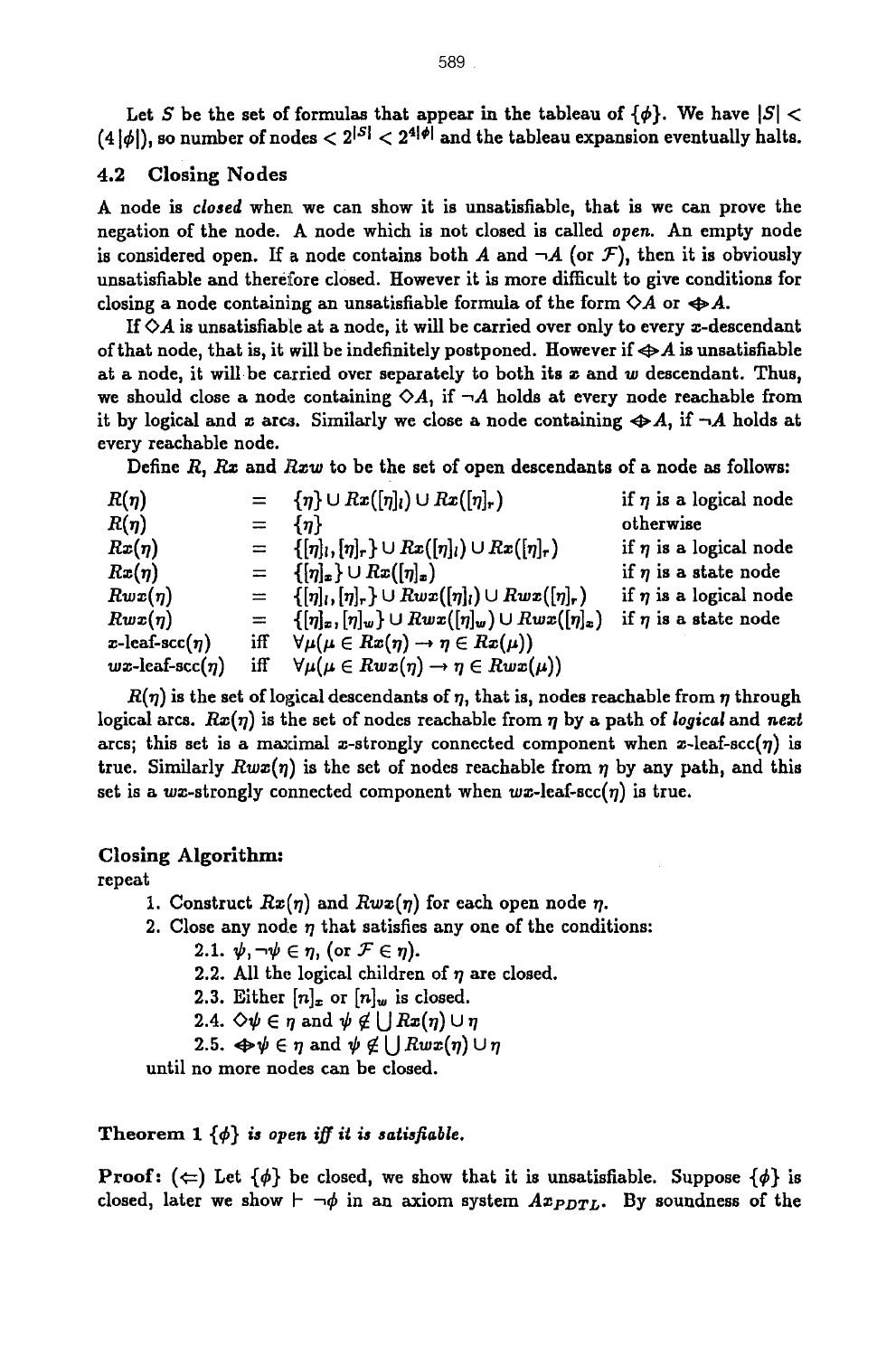$A \mathbf{x}_{PDTL}$ , we have  $\models \neg \phi$ . Therefore  $\phi$  is unsatisfiable.

 $(\Rightarrow)$  For the purpose of building models we need only the open state nodes. The tableau  $\tau$  is shortened to a *state node tableau*  $\Delta$  by removing the logical nodes as follows:

- The nodes of  $\Delta$  are the open state nodes of  $\tau$ .
- For  $\mu_1, \mu_2 \in \Delta$ , if  $\mu_2 \in R([\mu_1]_{\pi})$  is in  $\tau$ , then an x arc is drawn from  $\mu_1$  to  $\mu_2$ , similarly if  $\mu_2 \in R([\mu_1]_w)$  then a w arc is drawn from  $\mu_1$  to  $\mu_2$ . Note that a node in  $\Delta$  may have many x and w children.

A omega tree model for the formulas in a node  $\eta$  can be extracted from the set of open state nodes in  $\Delta$ . Define the mapping  $m : \mathcal{N}^+ \to \Delta$  as follows:

Let  $m((0)) := \eta$ ,  $\eta \in R({\{\phi\}})$ If  $m(\vec{k} \cdot k') = \mu$  then If not *x*-leaf-scc $(\mu)$  then Let  $m(\vec{k} \cdot k' + 1)$  be any x-child of  $\mu$ , and  $m(\vec{k} \cdot k' \cdot 0)$  be any w-child of  $\mu$ . If x-leaf-scc( $\mu$ ) and not wx-leaf-scc( $\mu$ ) then By the leaf condition there is a *x*-path  $\ll \nu_0, \ldots, \nu_k \gg$  passing through every node in  $Rx(\mu)$ , such that  $\mu = \nu_0 = \nu_k$ , and  $\nu_{i+1}$  is a x-child of  $\nu_i$ ,  $0 \leq j < k$ . For  $j := 0$  to k do Let  $m(\bar{k} \cdot k' + j) := \nu_j$ and let  $m(\bar{k} \cdot k' + j \cdot 0)$  be any w-child of  $\nu_i$ If wx-leaf-scc $(\mu)$  then By the leaf condition there is a wz-path  $\ll \nu_0, \ldots, \nu_k \gg$  passing through every node in  $Rwx(\mu)$ , such that  $\mu = \nu_0 = \nu_k$ , and  $\nu_{j+1}$  is a x-child or a w-child of  $\nu_j$ , for  $0 \leq j \leq k$ . Let  $\bar{l} \cdot l' := \bar{k} \cdot k'$ For  $i := 0$  to  $k-1$  do if  $\nu_{i+1}$  is a x-child of  $\nu_i$ , then Let  $m(\overline{l} \cdot l' + 1) := \nu_{i+1}$  and let  $m(\overline{l} \cdot l' \cdot 0)$  be any w-child of  $\nu_i$ . Let  $\overline{l} \cdot l' := \overline{l} \cdot (l' + 1)$ otherwise let  $m(\bar{l} \cdot l' \cdot 0) := \nu_{j+1}$  and let  $m(\bar{l} \cdot l + 1)$  be any *z*-child of  $\nu_j$ . Let  $\overline{l} \cdot l' := \overline{l} \cdot l' \cdot 0$ 

The states of the omega tree can now be defined:

$$
s(\overline{k}) \stackrel{\text{def}}{=} \bigcup_{i \geq 0} (m(\overline{k} \cdot \overline{0}_i) \cap PROP), \quad \overline{k} \in \mathcal{N}^+
$$

It is easy to see that  $T \models \phi$  by induction on the structure of  $\phi$ . The important part is to verify that if  $T(\bar{k} \cdot k') = \Diamond \psi$  (respectively  $T(\bar{k} \cdot k') = \bigcirc \psi$ ) then  $T(\vec{k}\cdot k'+i) \models \psi$  for some  $i \in \mathcal{N}$  (respectively  $T(\vec{k}\cdot k'+i\cdot \vec{j}) \models \psi$  for some  $i \in \mathcal{N}$  and  $\overline{j} \in \mathcal{N}^*$  ). This can be shown using the fact  $T(\overline{k} \cdot \overline{k}')$  was constructed using every node of the *x*-leaf-scc (  $wx$ -leaf-scc respectively) [13].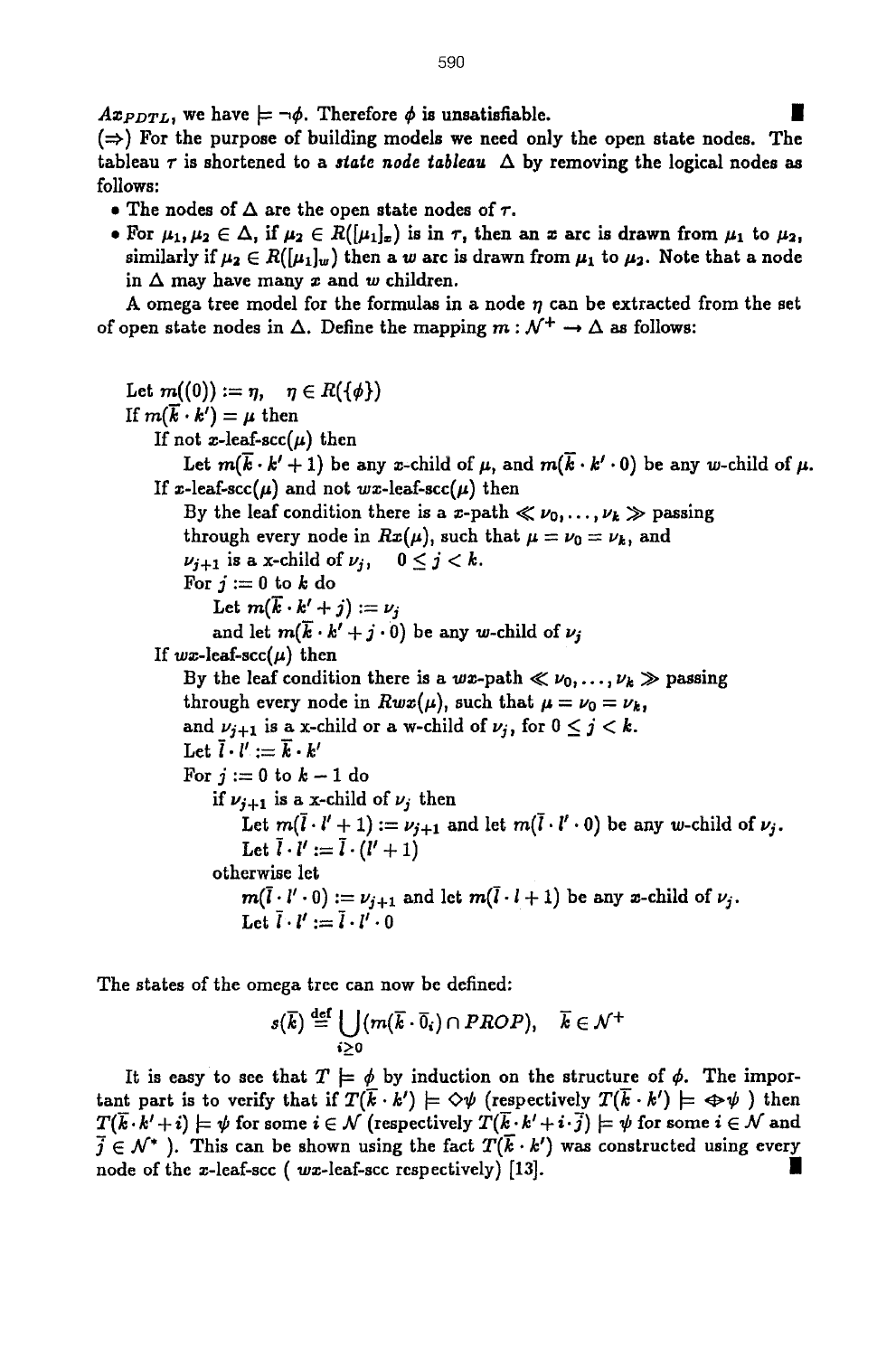Corollary 2 *PDTL* is decidable in exponential time.

Proof: The required strongly connected components can be constructed in time  $O(|E| + |\tau|)$ , where  $|E|$  is the number of edges in  $\tau$ . Therefore the whole tableau procedure takes  $O(2^{c|\phi|})$  for some constant c.

Example 1 The tableau for the unsatisfiable formula  $\boxplus p \wedge \Leftrightarrow \neg p$  is given in figure 2. We close  $\eta_a$  because  $\Leftrightarrow \neg p \in \eta_a$  and  $\neg p \notin \bigcup Rwx(\eta_a) \cup \eta_a$ .



Figure 2: Tableau for  ${ \oplus p, \Leftrightarrow \neg p }$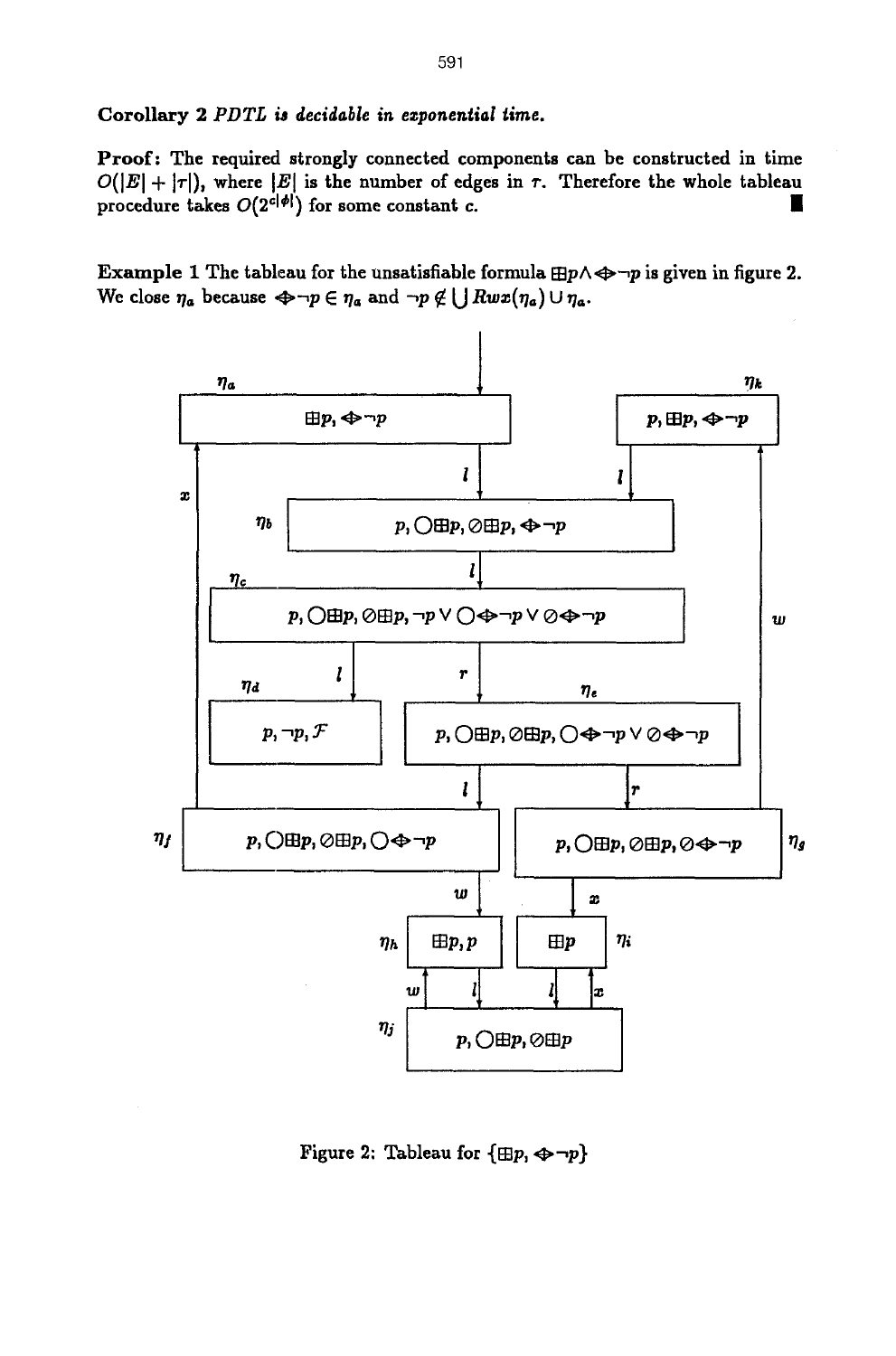#### **5** Completeness

#### Axioms  $(Az_{PDTL})$ :

| $Ax1$  | $\Box(A \rightarrow B) \rightarrow (\Box A \rightarrow \Box B)$             | $Ax2$                | $\boxplus(A \rightarrow B) \rightarrow (\boxplus A \rightarrow \boxplus B)$               |
|--------|-----------------------------------------------------------------------------|----------------------|-------------------------------------------------------------------------------------------|
| $Ax3$  | $\bigcirc(A \rightarrow B) \rightarrow (\bigcirc A \rightarrow \bigcirc B)$ | $Ax4$                | $\emptyset(A \rightarrow B) \rightarrow (\emptyset A \rightarrow \bigcirc B)$             |
| $Ax5$  | $\bigcirc \neg A \leftrightarrow \neg \bigcirc A$                           | $Ax6$                | $\emptyset \neg A \leftrightarrow \neg \bigcirc A$                                        |
| $Ax7$  | $\Box A \rightarrow (A \land \bigcirc \Box A)$                              | $Ax8$                | $\boxplus A \rightarrow (A \land \bigcirc \boxplus A \land \bigcirc \boxplus A)$          |
| $Ax9$  | $(A \land \Box(A \rightarrow \bigcirc A)) \rightarrow \Box A$               | $Ax10$               | $(A \land \boxplus (A \rightarrow (\bigcirc A \land \bigcirc A))) \rightarrow \boxplus A$ |
| $Ax11$ | $p \leftrightarrow \bigcirc p$                                              | $\forall p \in PROP$ |                                                                                           |

Rules of Inference:

$$
PL: \frac{\vdash_{PL} A}{\vdash A}, \quad MP: \frac{\vdash A, A \rightarrow B}{\vdash B}, \quad RN: \frac{\vdash A}{\vdash \Box A}, \quad RE: \frac{\vdash A}{\vdash \boxplus A}
$$

The rule *PL* allows all Propositional Logic tautologies to be theorems of PDTL.

Proposition 3 (Soundness) The azioms are sound, and the rules of inference pre*serve soundness.* 

#### Some Theorems of PDTL:

|  | $T1 \vdash \Box(A \land B) \leftrightarrow (\Box A \land \Box B)$              |  | $T2 \vdash \bigcirc (A \land B) \leftrightarrow (\bigcirc A \land \bigcirc B)$ |
|--|--------------------------------------------------------------------------------|--|--------------------------------------------------------------------------------|
|  | $T3 \vdash \boxplus (A \land B) \leftrightarrow (\boxplus A \land \boxplus B)$ |  | $T4 \vdash \oslash (A \wedge B) \leftrightarrow (\oslash A \wedge \oslash B)$  |
|  | $T5 \vdash \Box A \rightarrow \bigcirc A$                                      |  | $T6 \vdash \boxplus A \rightarrow (\oslash A \wedge \bigcirc A)$               |

Example 2  $\vdash \boxplus A \rightarrow \Box A$ 

Proof:

| $\vdash (\boxplus A \land A) \rightarrow (\bigcirc \boxplus A \land \bigcirc A)$ |   | $1 \quad Ax8, T6$ |   |
|----------------------------------------------------------------------------------|---|-------------------|---|
| $\vdash (\boxplus A \land A) \rightarrow \bigcirc (\boxplus A \land A)$          |   | 2T2               |   |
| $\vdash \Box((\boxplus A \land A) \rightarrow \bigcirc(\boxplus A \land A))$     |   | 3 RN, 2           |   |
| $\vdash (\boxplus A \land A) \rightarrow \Box (\boxplus A \land A)$              |   | $4 \quad Ax9,3$   |   |
| $\vdash \Box(\boxplus A \land A) \rightarrow (\Box \boxplus A \land \Box A)$     |   | 5 T 1             |   |
| $\vdash (\boxplus A \land A) \rightarrow \Box A$                                 |   | 6 $PL, 4, 5$      |   |
| $\vdash \boxplus A \rightarrow A$                                                | 7 | Ax8               |   |
| $\vdash \boxplus A \to \Box A$                                                   |   | $8$ $PL, 6, 7$    | Ð |

Theorem 4 *If*  $\{\phi_1, \ldots, \phi_m\}$  is closed, then  $\neg(\phi_1 \land \cdots \land \phi_m)$  is provable from the *azioma.* 

Proof: We prove this in the order in which the nodes are closed, so that at each step the theorem holds for nodes closed at a earlier stage. We use  $N$  to denote the conjunction of formulas in a node  $\eta$ . Consider the ways in which a node  $\eta$  is closed: 1. Node  $\eta$  contains both  $\phi$  and  $\neg \phi$  (or  $\mathcal{F}$ ), then it is unsatisfiable, and  $\vdash_{PL} \neg N$ .

2. Logical node  $\eta$  is closed, because all its children are closed. Let  $L$  and  $R$  denote the conjunction of formulas in  $[\eta]_l$  and  $[\eta]_r$  respectively. From the expansion table for a logical node we get  $\vdash N \rightarrow (L \lor R)$ . Rules 1-10 in the expansion table follow from the axioms and definitions for PDTL, and rules 11-19 follow from PL. Assuming  $\vdash (\neg L, \neg R)$ , we get  $\vdash \neg N$ .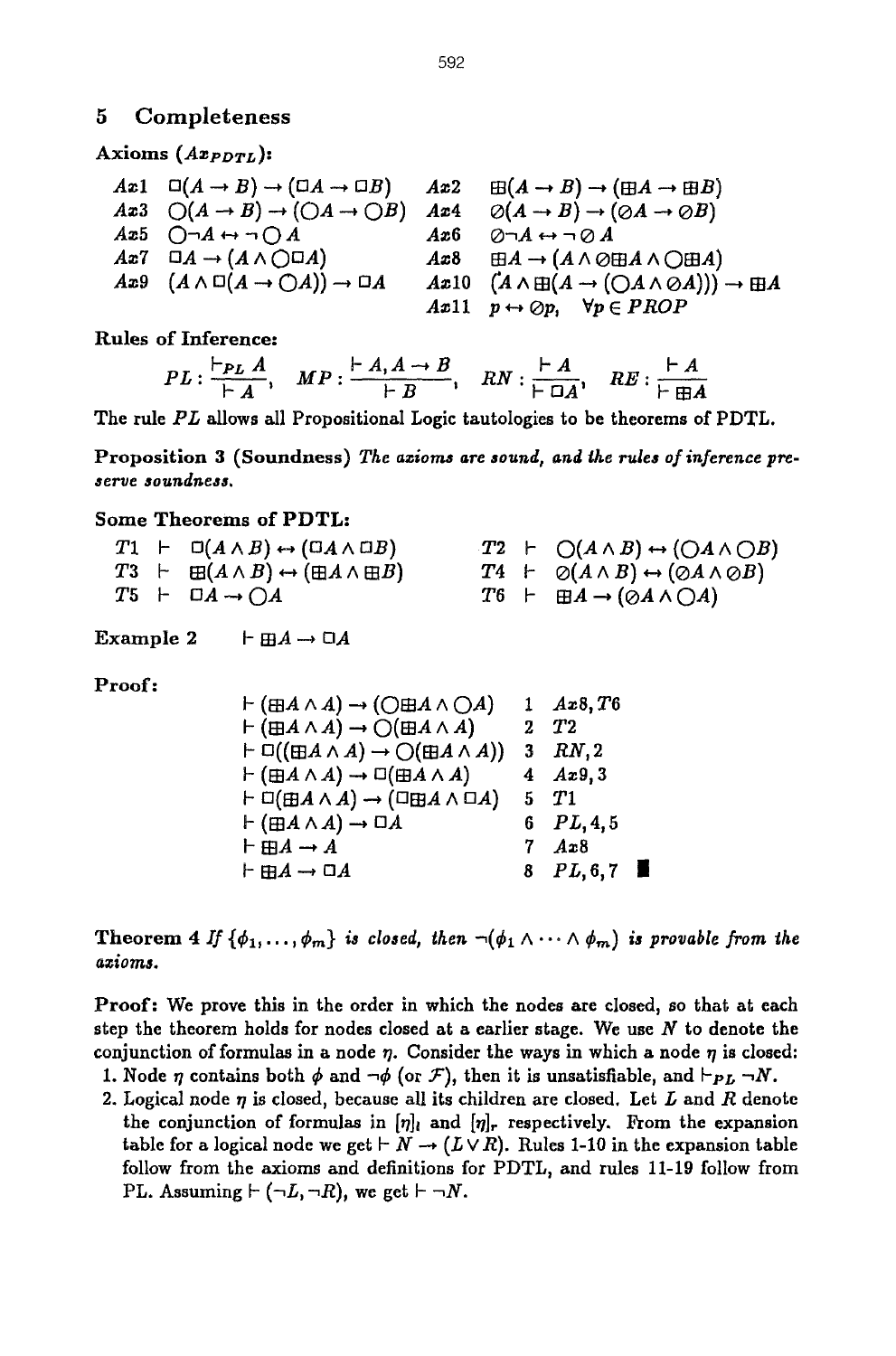- 3. A state node  $\eta$  is closed because  $[\eta]_x$  was closed, let X be the conjunction of formulas in  $[\eta]_x$ . Assuming  $\vdash \neg X$ , and applying *RE*, *T*6, *Ax5*, we get  $\vdash \neg \bigcirc X$ . Using  $\vdash N \rightarrow \bigcirc X$ , we derive  $\vdash \neg N$ .
- 4. State node  $\eta$  is closed because  $[\eta]_w$  was closed. Let L be the conjunction of literals in  $\eta$ , and W be the conjunction of other formulas in  $[\eta]_w$ . Assuming  $\vdash \neg(L \land W)$ , and applying RE, T6, Ax4 we get  $\vdash \neg \oslash (L \land W)$ . Applying of  $Ax11, T4$  on  $\vdash N \rightarrow (L \land \oslash W)$ , we get  $\vdash N \rightarrow \oslash (L \land W)$ . Now we can derive  $\vdash \neg N.$
- 5. A node  $\eta$  was closed because  $\Diamond A \in \eta$  has been indefinitely postponed. Let  $P = \bigvee_{n_i \in R_{\mathcal{Z}}(n)} (N_i)$ . We first show  $\vdash P \rightarrow \neg A$ .

Let  $\eta'$  be an open node in  $Rx(\eta)$  containing  $\diamond A$ , it expands as

$$
\eta' = \{ \diamond A, N' \} \Rightarrow \{ A, N' \} \vee \{ \bigcirc \diamond A, N' \} \n\Rightarrow \vee \prod_{i=1}^{m} \underbrace{\{ A, N' \}}_{\alpha_i} \vee \vee \vee \prod_{i=1}^{m} \underbrace{\{ \bigcirc \diamond A, N' \}}_{\beta_i}
$$

where  $N' = \bigvee_{i=1}^{i=m} N'_i$ . Since  $A \notin \bigcup Rx(\eta)$ , all  $\alpha$  nodes must be closed, and  $\vdash N' \rightarrow \neg A$ . Since this holds for all nodes in  $Rx(\eta), \vdash P \rightarrow \neg A$ . Using the fact P is defined over a x-leaf-scc, we get  $\vdash P \to \bigcirc P$ , applying  $RN, \vdash \Box (P \to \bigcirc P)$ . Hence  $\vdash N \to (P \land \Box(P \to \bigcirc P))$ , applying the induction axiom Az9 on it we get  $\vdash N \rightarrow \Box P$ . Now Az1 gets us  $\vdash N \rightarrow \Box \neg A$ . Now  $\vdash N \rightarrow \Diamond A$  leads to  $\vdash \neg N$ . 6. A node *n* was closed because  $\bigoplus A \in \eta$  has been indefinitely postponed. This can

happen only if  $\neg A$  holds in every descendant of  $\eta$ . Let

$$
T = \bigvee_{\eta_i \in Rwx(\eta)} [\wedge (\eta_i - {\{\oplus A, \bigcirc \oplus A, \otimes \oplus A\}})]
$$

It is so chosen because we do not need  $\bigoplus A$  to prove  $\neg A$  and we need to show  $T \rightarrow (\bigcirc T \wedge \oslash T).$ 

Let  $\eta'$  be an open node in  $Rwx(\eta)$  containing  $\bigoplus A$ , it expands as

$$
\eta' = \{\oplus A, N'\} \Rightarrow \{A, N'\} \vee \{\bigcirc \oplus A, N'\} \vee \{\otimes \oplus A, N'\} \Rightarrow \bigvee_{i=1}^{m} \{\underbrace{A, N'_{i}}_{\alpha_{i}}\} \vee \bigvee_{i=1}^{m} \{\underbrace{\bigcirc \oplus A, N'_{i}}_{\beta_{i}}\} \vee \bigvee_{i=1}^{m} \{\underbrace{\emptycirc \oplus A, N'_{i}}_{\gamma_{i}}\}
$$

Where  $N' = \bigvee_{i=1}^{i=m} N'_i$ . Proceeding as before  $\vdash N' \to \neg A$ .

Let  $\mu$  be a beta (respectively gamma) node of  $\eta$ , then  $\bigoplus A$  will not carry over to  $[\mu]_w$  (respectively  $[\mu]_x$ ). To prove  $\neg A$  in the nodes of the  $[\mu]_w$  (respectively  $[\mu]_x$ ) subtree, we can use the nodes of the subtree at a gamma (respectively beta) node  $\mu' \in Rwx(\eta)$  with the same formula as  $\mu$  and where  $\bigoplus A$  is carried over. Hence  $\neg A$  is provable in the subtree of  $\mu$  also.

Applying  $RE$  on:  $\vdash T \rightarrow (\bigcirc T \land \oslash T)$  we get  $\vdash \boxplus (T \rightarrow (\bigcirc T \land \oslash T))$ . Using the induction axiom Ax10, we derive  $\vdash N \rightarrow \boxplus T$ . This along with the assumption  $\vdash N \rightarrow \bigoplus A$ , gives  $\vdash \neg N$ .

Corollary 5 (Completeness)  $(= \phi) \Rightarrow ( \vdash \phi)$ 

# 6 Ordinal Trees and POTL

We consider a restricted set of omega tree models called ordinal trees and its logic: the Propositional Ordinal Tree Logic (POTL).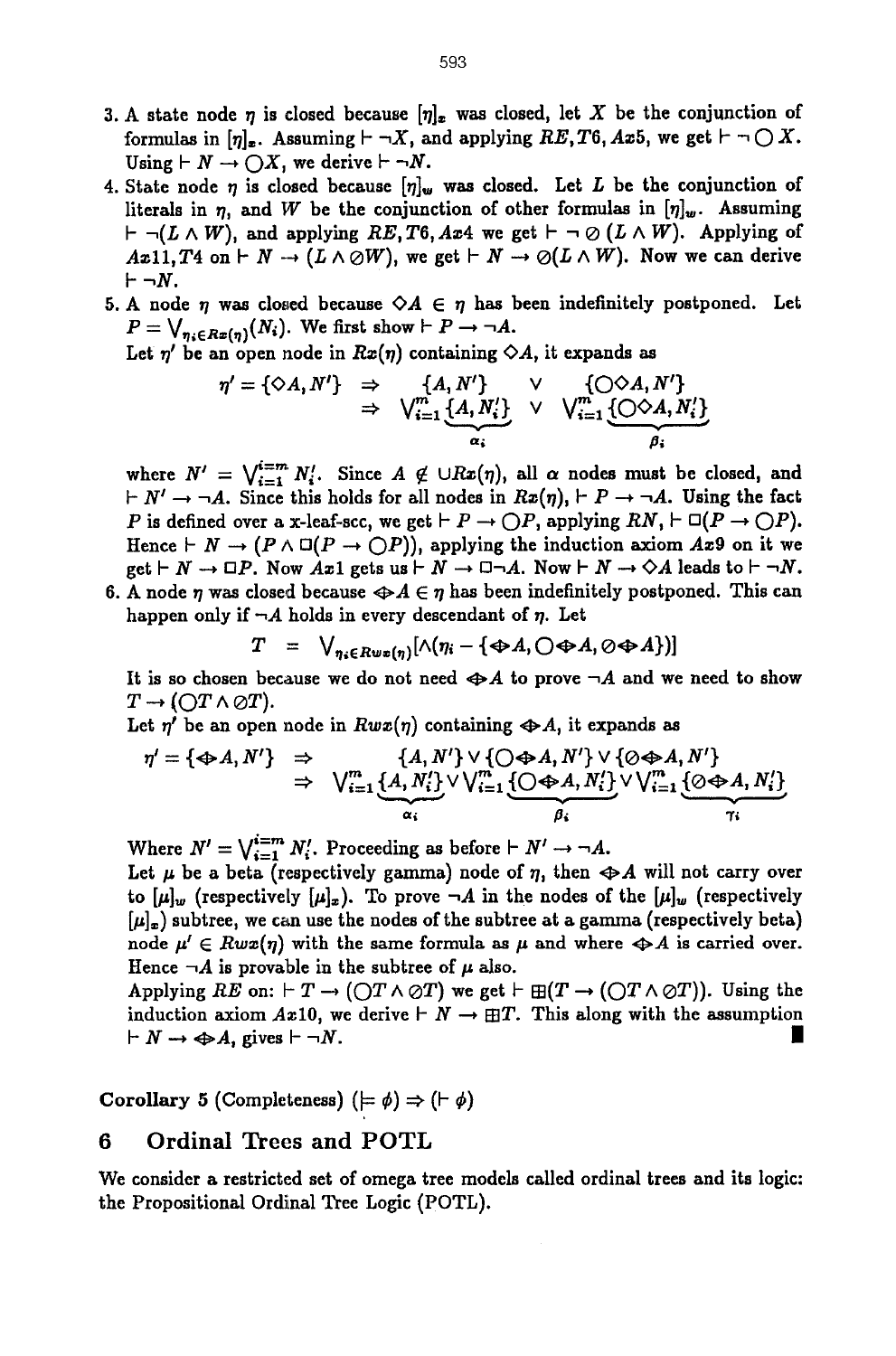Definition 2 (Stability) *A proposition*  $p \in PROP$  *is called stable in an omega tree T if*  $\exists n \geq 0, \forall (k_0, \ldots, k_n) \in \mathcal{N}^+, \forall j \geq 0, \forall \overline{m} \in \mathcal{N}^*$ :

 $p\in s(k_0,\ldots,k_n)$  iff  $p\in s(k_0,\ldots,k_n+j,m)$ 

Note that if a proposition  $p$  is stable in  $T$  then it follows:

$$
\exists n \geq 0, \forall (k_0, \ldots, k_n) \in \mathcal{N}^+, \quad T((k_0, \ldots, k_n)) \models (\boxplus p \lor \boxplus \neg p)
$$

Definition 3 (Recurrence) *A omega tree T is called recurring if:* 

 $\forall \vec{k} \cdot k' \in \mathcal{N}^+, \exists k'' > k', m > 0, \forall i > 0, T(\vec{k} \cdot (k'' + i)) = T(\vec{k} \cdot (k'' + i + m))$ 

Definition 4 (Ordinal *Tree) A ordinal tree T model for POTL is an omega tree where all the propositions are stable in T and T is recurring.* 

Ordinal trees are interval based rather than point based models. For example, the formula  $\boxplus (\Leftrightarrow A \wedge \Leftrightarrow \neg A)$  has an omega tree model but no ordinal tree models. Figure 3 shows an ordinal tree for  $PROP = \{p_1, p_2\}$ . Ordinal trees are represented



Figure 3: An ordinal tree

as finite binary trees possibly with back-x-arcs, with the following properties:

- 1. A back arc from node  $\eta'$  to  $\eta$  is allowed only if  $\eta' \in Rx(\eta)$ .
- 2. Each non-leaf node has two outgoing arcs,  $(x \text{ and } w\text{-}arcs)$ .
- 3. Each leaf node  $\eta$  is labeled by a formula  $\zeta \in \Sigma$ , where

$$
\Sigma = \{ \boxplus l_1 \wedge \ldots \wedge \boxplus l_n | l_i = p_i \text{ or } l_i = \neg p_i, 0 < i \leq n \}
$$

Note that each leaf node  $[\eta]_w$  represents an interval between  $\eta$  and  $[\eta]_x$  and hence an ordinal tree represents a nested sequence of intervals. An ordinal tree  $T$  can be unrolled to get an omega tree as follows:

- A back arc from  $\eta$  to  $\eta'$  in T is unrolled by copying  $T(\eta')$  below  $\eta$ .
- A leaf node  $\eta$  is replaced by the unique PDTL tree for  $\eta$ .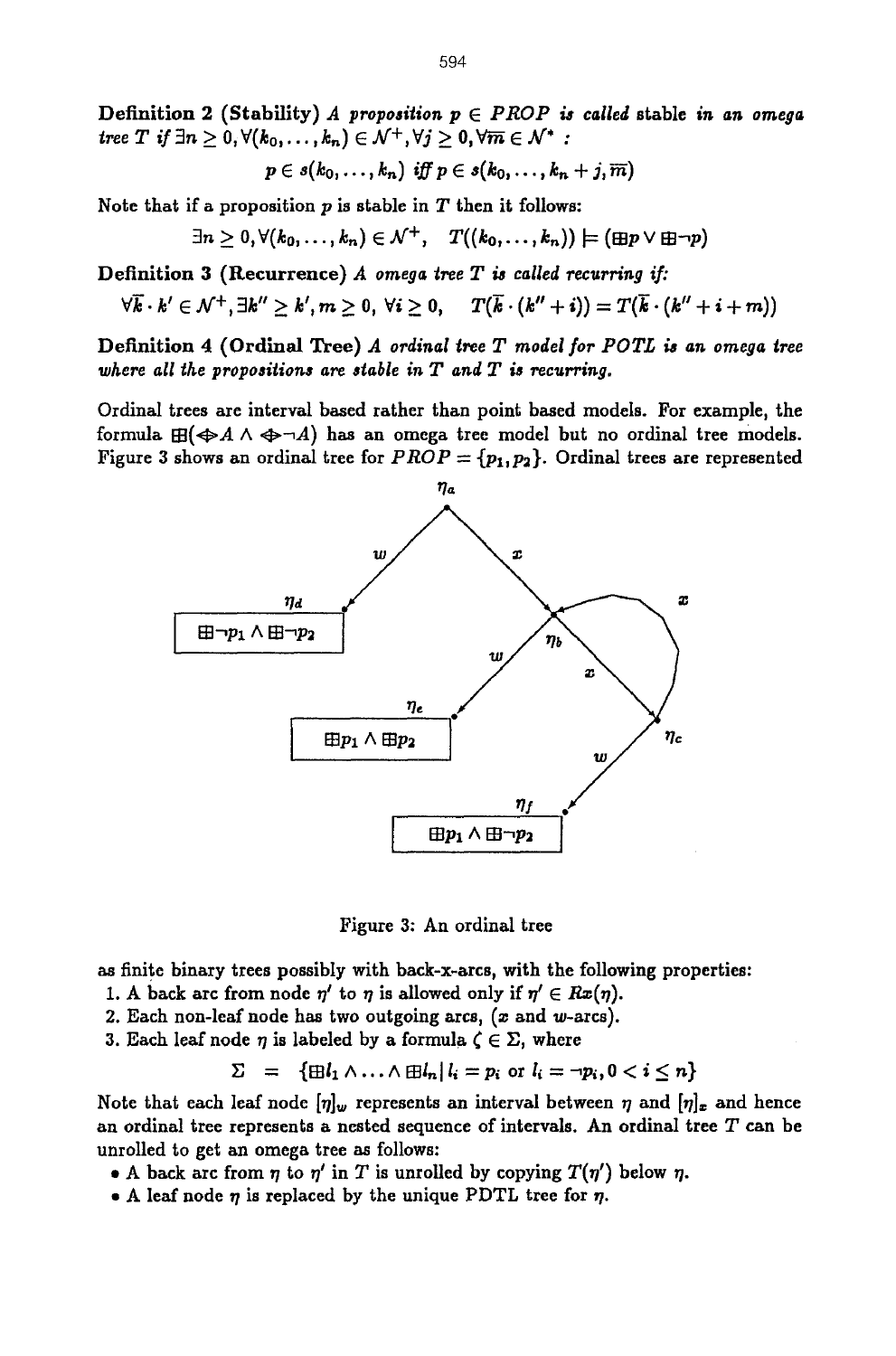# 7 Tableau for POTL

The PDTL tableau procedure will be extended to check if the formula  $\phi$  has any ordinal tree models. When we build a PDTL tableau  $\tau$  for  $\phi$ , a state node  $\eta$  will now have a third child  $[\eta]_s$ , called its stable (s-) child, besides the two usual children  $[\eta]_{\omega}$  and  $[\eta]_{x}$ . If  $\eta = {\{\bigwedge_i l_i, \bigwedge_i \oslash \phi_j, \bigwedge_k \bigcup \psi_k\}}$  then  $[\eta]_x = {\{\bigwedge_i \boxplus l_i, \bigwedge_i \phi_j\}}$ .

Define Rszw descendants of a node as follows:

| $Rswx(\eta)$                                                                                        | =  | $\{[\eta]_l, [\eta]_r\} \cup Rswx([\eta]_l) \cup Rswx([\eta]_r), \text{ if } \eta \text{ is a logical node.}$ |
|-----------------------------------------------------------------------------------------------------|----|---------------------------------------------------------------------------------------------------------------|
| $Rswx(\eta)$                                                                                        | =  | $\{[\eta]_x, [\eta]_w\} \cup Rswx([\eta]_w) \cup Rswx([\eta]_x)$                                              |
| if $\eta$ is a state node, and $[\eta]_s$ is closed                                                 |    |                                                                                                               |
| $Rswx(\eta)$                                                                                        | =  | $\{[\eta]_x, [\eta]_w, [\eta]_s\} \cup Rswx([\eta]_w) \cup Rswx([\eta]_x) \cup Rswx([\eta]_s)$                |
| if $\eta$ is a state node, and $[\eta]_s$ is open                                                   |    |                                                                                                               |
| $swx$ -leaf-scc( $\eta$ )                                                                           | if | $\forall \mu(\mu \in Rswx(\eta) \rightarrow (\eta \in Rswx(\mu)))$ and                                        |
| $\forall \mu(\mu \in Rswx(\eta) \land \mu)$ is a state node $\rightarrow ([\mu]_s \text{ is open})$ |    |                                                                                                               |

 $Rswx(\eta)$  is the set of open nodes reachable from  $\eta$  by any path, and this set is a swzstrongly connected component (with every state node in it having three children) when swz-leaf-scc $(\eta)$  is true. The closing algorithm is applied is the same as that for PDTL for the closing conditions  $(1)$  to  $(4)$ , however condition  $(5)$  now reads:

Close  $\eta$  if swx-leaf-scc( $\eta$ ) and  $\Leftrightarrow \psi \in \eta$  and  $\psi \notin \cup Rswx(\eta)$ . and the closing of a s-child does not effect its parent state node.

#### 7.1 Marking Nodes

Nodes that have an ordinal tree model will be marked by a sequence of functions  $\beta_i, i \geq 0$  defined on r. A node  $\eta$  will be called *marked* at stage *i*, if  $\beta_i(\eta)$  is defined, that is  $\beta_i(\eta) \neq \bot$ . The marking will proceed bottom up: first marking nodes in all swz-leaf-sccs, and then proceeding upwards marking nodes that can form ordinal trees from the nodes already marked.

The s-children ensure that all swx-leaf-scc nodes have ordinal tree models. That is, for any node  $\eta \in \tau$ : swz-leaf-scc( $\eta$ ) implies that  $\iota$  *Rswz*( $\eta$ ) does not contain both p and  $\neg p$  for all  $p \in PROP$ , and therefore  $\eta$  has an ordinal tree model that satisfies the formula  $\sigma(\eta)$  given below:

$$
\sigma(\eta) = \bigwedge \left( \begin{array}{cc} {\{\boxplus p : p \in (PROP \cap \bigcup Rswx(\eta)\})} & \cup \\ {\{\boxplus \neg p : p \in (PROP - \bigcup Rswx(\eta)\})} \end{array} \right)
$$

The marking function  $\beta_i$  for a large enough i, maps a node of the tableau to an ordinal tree model for that node. The range of  $\beta_i$ ,  $i \geq 0$  is the language  $\mathcal{L}$  (for a particular  $\tau$ ) given below:

- For  $\eta \in \tau$ , if swz-leaf-scc( $\eta$ ) then  $\eta \in \mathcal{L}$ .
- If  $t_1, t_2 \in \mathcal{L}$  then  $t_1 \cdot t_2 \in \mathcal{L}$ .
- If  $t \in \mathcal{L}$  then  $t^{\omega} \in \mathcal{L}$ .

Each string in  $\mathcal L$  represents an ordinal tree model, for example the ordinal tree in figure 3 is represented by  $\eta_d \cdot (\eta_e \cdot \eta_f)^{\omega}$ . Initially nodes in swx-leaf-sccs are marked:  $\beta_0(\eta) = \eta$  if swx-leaf-scc( $\eta$ ), otherwise  $\beta_0(\eta) = \bot$ . The initial marking  $\beta_0$  is extended to  $\beta_i, 0 < i \leq |\tau|$ , such that:

- If  $\beta_i(\eta) \neq \perp$  then  $\beta_{i+1}(\eta) = \beta_i(\eta)$ .
- If  $[\eta]_i$  or  $[\eta]_r$  is marked, then  $\eta$  is marked in the next stage.
- If  $[\eta]_w$  (or  $[\eta]_s$ ) and  $[\eta]_x$  are marked, then  $\eta$  is marked in the next stage.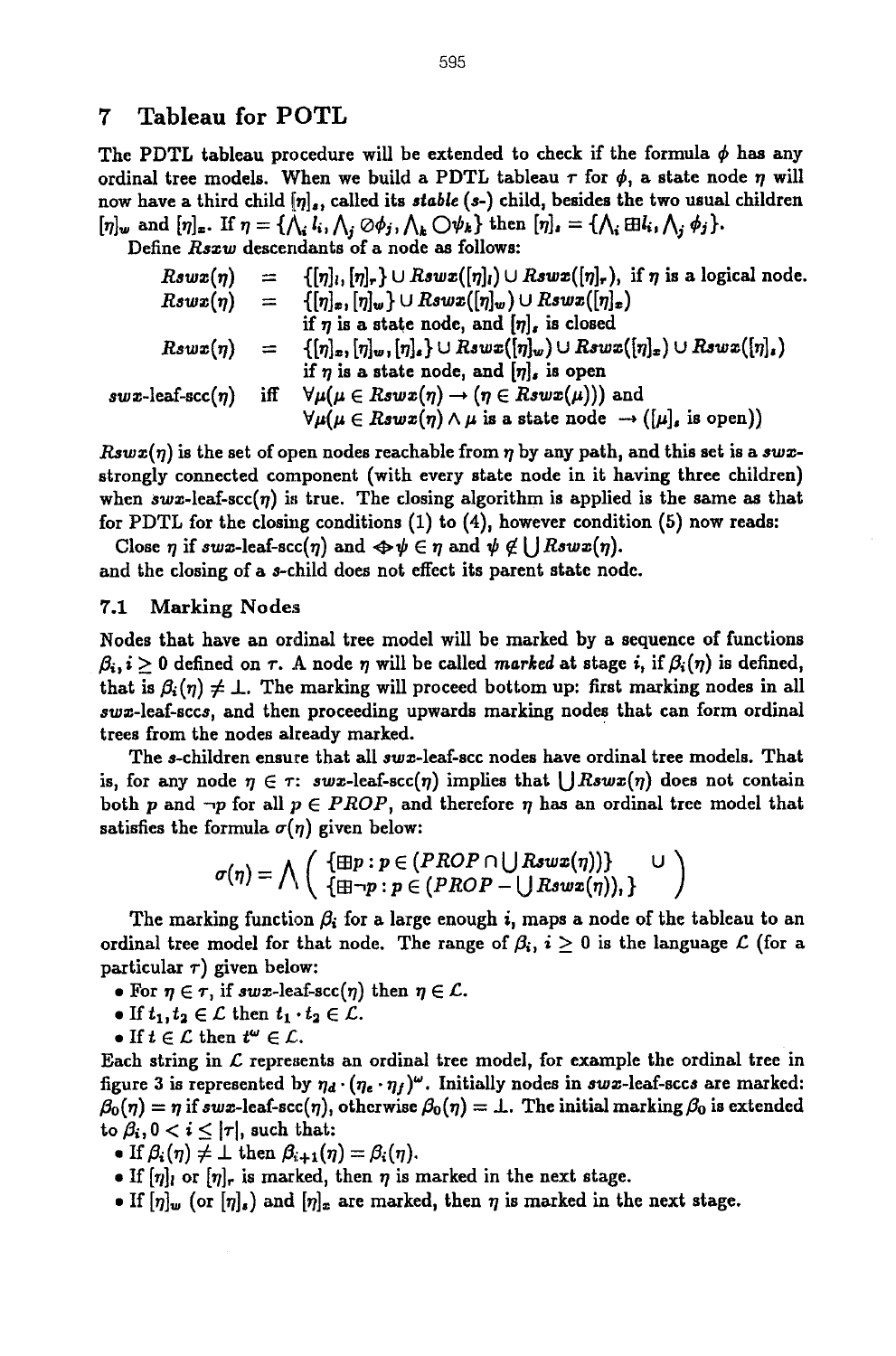• If every node in an x-leaf-scc has a  $[\eta]_w$  (or  $[\eta]_s$ ) child that is marked, then all the nodes in that x-leaf-see are marked simultaneously in the next stage.

Theorem 6  $\phi$  *has an ordinal tree model iff*  $\beta_{|\tau|}(\{\phi\}) \neq \bot$ , where  $|\tau|$  is the size of *the tableau*  $\tau$  *for*  $\phi$ *.* 

**Proof:** ( $\Leftarrow$ ) The mark of the node at stage *i* (i.e.  $\beta_i(\eta)$ ) itself represents an ordinal tree model starting at .that node.

 $(\Rightarrow)$  Let T be an ordinal tree model satisfying  $\phi$ , without loss of generality we can assume  $T$  is minimal, i.e. there are no ordinal tree models with fewer nodes than  $T$ satisfying  $\phi$ . T can be embedded in r, since r contains all the information regarding all the models of  $\phi$ . For each  $\eta \in T$ , let  $(\eta)$  be the corresponding node in  $\tau$ . A leaf node of T will correspond to a node in a leaf node of  $\tau$ . It is easy to see that for any  $\eta \in T$ ,  $(\eta) \in \tau$  will get marked by the marking algorithm by stage *i*, where *i* is the length of the largest path (without loops) from  $\eta$  to a swz-leaf-scc in T.

Corollary 7 *The problem of testing whether a formula qb is satisfiable in POTL is decidable in ezponential time.* 

**Proof:** The complexity of the marking algorithm is  $O(|E| + |\tau|)$ , where  $|E|$  is the number of edges in  $\tau$ ,  $|\tau| < 2^{c|\phi|}$  and  $|E| < 2^{2c|\phi|}$  for some constant c.

**Example 3 (POTL tableau)** The formula  $\boxplus (p \vee \neg p)$  has an ordinal tree model, the stable leaf nodes of its tableau (figure 4) are  $\eta_c$  and  $\eta_f$ . The tableau has been simplified for exposition. The marking of its nodes is given below:

|  |  | $\begin{array}{c ccccccccc}\beta_0 & \bot & \bot & \eta_c & \bot & \bot & \eta_f \\ \beta_1 & (\eta_c \cdot \eta_f)^\omega & (\eta_f \cdot \eta_c)^\omega & \eta_c & \bot & \bot & \eta_f \\ \beta_2 & (\eta_c \cdot \eta_f)^\omega & (\eta_f \cdot \eta_c)^\omega & \eta_c & \eta_c \cdot (\eta_c \cdot \eta_f)^\omega & \eta_f \cdot (\eta_f \cdot \eta_c)^\omega & \eta_f\end{array}$ |  |
|--|--|------------------------------------------------------------------------------------------------------------------------------------------------------------------------------------------------------------------------------------------------------------------------------------------------------------------------------------------------------------------------------------------|--|

Example 4 The formula  $\boxplus (p \vee \neg p) \wedge \boxplus \Leftrightarrow p \wedge \boxplus \Leftrightarrow \neg p$  has no ordinal tree models, because it has no swx-leaf-sccs. In particular the nodes  $\eta_c$  and  $\eta_f$  of figure 4 will be closed because  $\eta_c$  (correspondingly  $\eta_f$ ) form a swz-leaf-scc which does not satisfy  $\neg p$  (respectively p).

# 8 Conclusion

We have presented a propositional dense time logic which allows us to reason about nested sequences of events. We showed that the logic is decidable in exponential time by a tableau based method and presented a complete axiomatization for it.

We next looked at an interesting subset of models called ordinal trees, where all the propositions are stable. The logic of ordinal trees, POTL was also shown to be decidable in exponential time by extending the tableau based decision procedure used in the first part. Ordinal trees are interval based as they allow only finite level of refinement, and they seem to be a good bridge between point based and interval based temporal logics.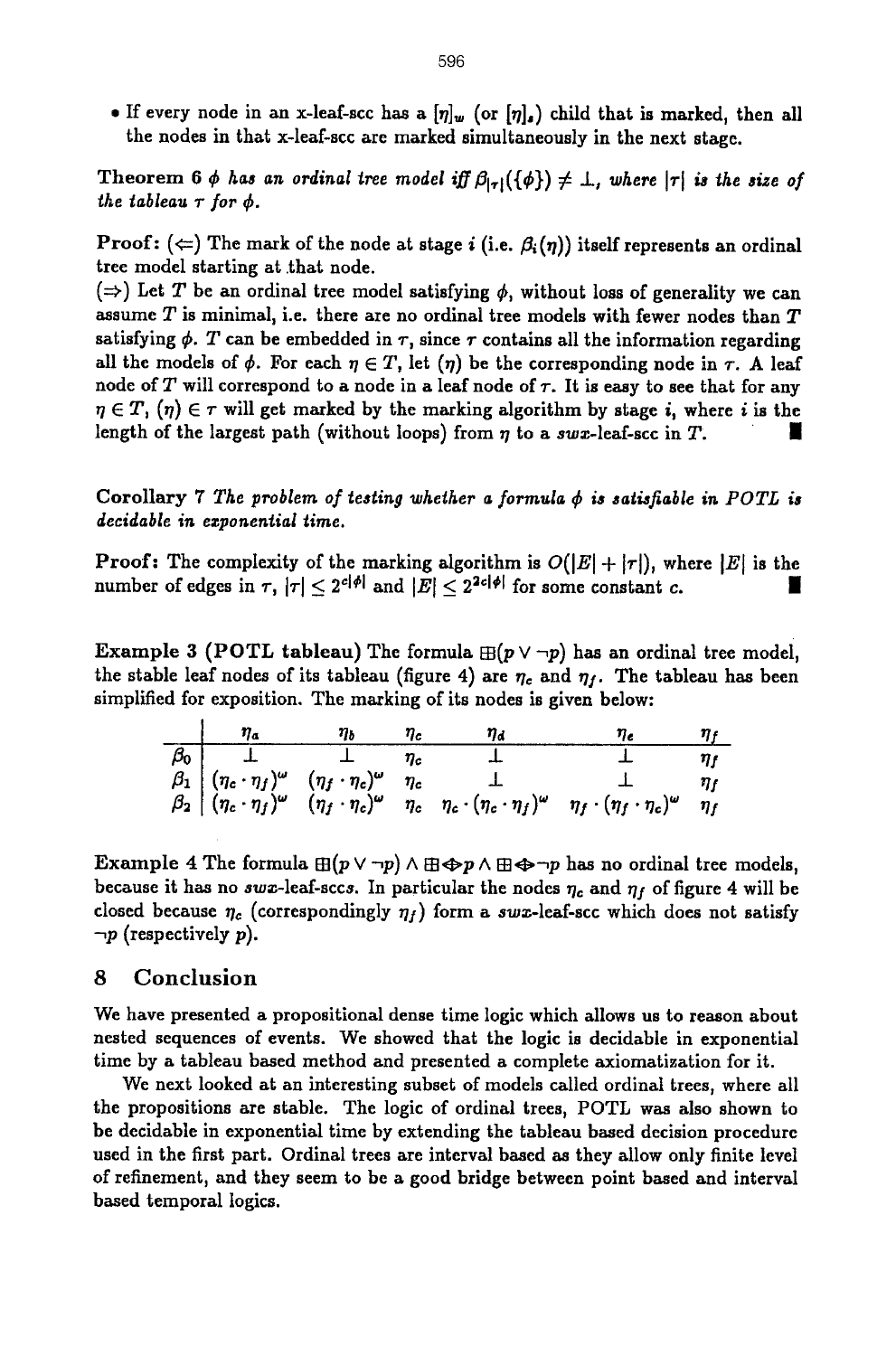

Figure 4: Ordinal tree tableau for  $\boxplus (p \vee \neg p)$ 

Future work: We plan to axiomatize POTL and relate it to D-PDL with *converse, S~S* and other dense time logics. We will study if omega trees can be obtained as a limit of ordinal tree models.

We will also be considering logics dealing with finitely nested finite sequences of time points, i.e. we allow only finite subsequences of time points at each level. Each level of time could correspond to some natural periodic events, like thours', 'minutes', 'seconds' of a clock. For example, we could specify a day to consists of 24 hours, and make  $\mathcal{O}(\mathcal{O})^{24} \phi$  invalid or even better let  $\mathcal{O}(\mathcal{O})^{24} \phi \leftrightarrow \mathcal{O}(\mathcal{O}) \phi$ . Such a representation is particularly useful in modeling synchronous digital circuits and in historical databases.

Acknowledgments: We thank Rohit Parikh, Madhavan Mukund, R. Ramanujam and Kamal Lodaya.

#### References

- [1] M. Abadi and Z. Manna. Temporal logic programming. In *International Conference on Logic Programming San Fransisco, CA,* pages 4-16, 1987.
- [2] M. Ahmed and G. Venkatesh. Dense time logic programming, in *Second Sympo* $sium$  on Logical Formalizations of Commonsense Reasoning, Austin, TX, 1993.
- [3] R. Alur and T. Henzinger. Real time logics: Complexity and expressiveness. In *Zoyic in Computer Science,* pages 390-401, 1990.
- [4] M. Baudinet. Temporal logic programming is complete and expressive. In *16th POPL, Austin I TX,* pages 267-279, 1989.
- [5] M. Ben-Art, J. Y. Halpern, and A. Pnucli. Deterministic propositional dynamic logic: Finite models, complexity and completeness. *Journal of Computer and System Sciences,* 25:402-417, 1982.